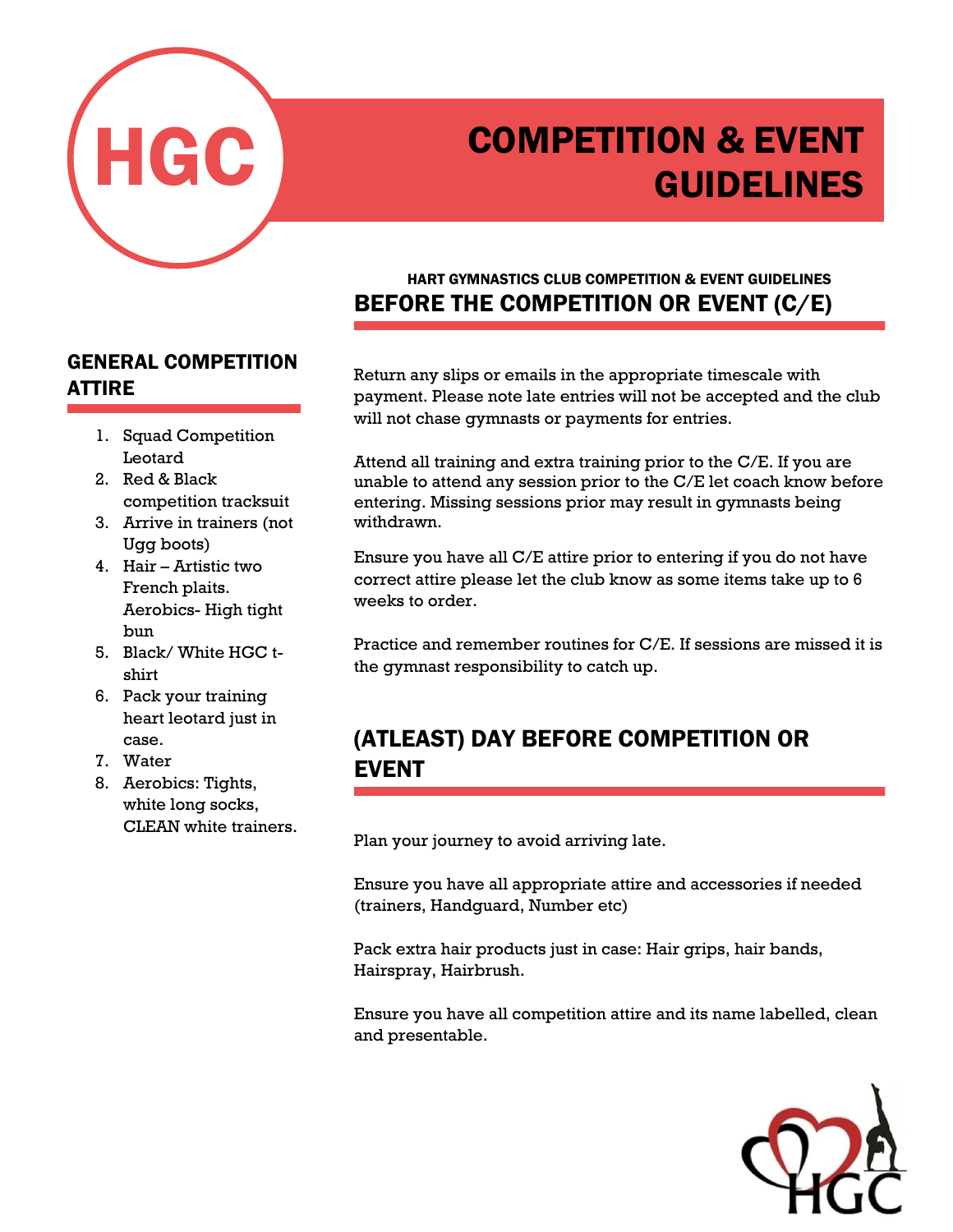

# HGC COMPETITION & EVENT GUIDELINES

PROFESSION OR INDUSTRY | LINK TO OTHER ONLINE

### COMPETITIVE GOALS GYMNAST

- 1. Be respectful to everyone
- 2. Be kind
- 3. Use correct and proper language at all times
- 4. Be a good sportsperson – celebrate and applaud good performance by all.
- 5. Support your team mates
- 6. Remember what behavior your coach expects from you when in the venue.
- 7. Reserve your energy until you compete.
- 8. Stay with your parent when waiting. Never go off with strangers.
- 9. Most importantly have fun and try your hardest !!!

## COMPETITION OR EVENT DAY (GYMNASTS)

Aim to arrive at least 5-10mins before requested arrival time to avoid being late due to unforeseen circumstance.

Have Breakfast- Porridge is a good one!

Arrive with hair ready to go, in competition attire and trainers.

Find coach and register.

Ensure you only eat healthy foods before you compete- No chocolate and sweets please save these until after.

If you need to go to the toilet let your coach know.

- Remember you are representing the club at all times:
- Be respectful to everyone
- Be kind
- Use correct and proper language at all times
- Be a good sportsperson celebrate and applaud good performance by all.
- Support your team mates
- Remember what behavior your coach expects from you when in the venue
- Reserve your energy until you compete.
- Stay with your parent when waiting. Never go off with strangers.

When at competition ensure you put all your belongings in your bag to avoid losing them forever.

## MOST IMPORTANTLY HAVE FUN AND TRY YOUR HARDEST!!!! BE THE BEST YOU CAN BE!!!!